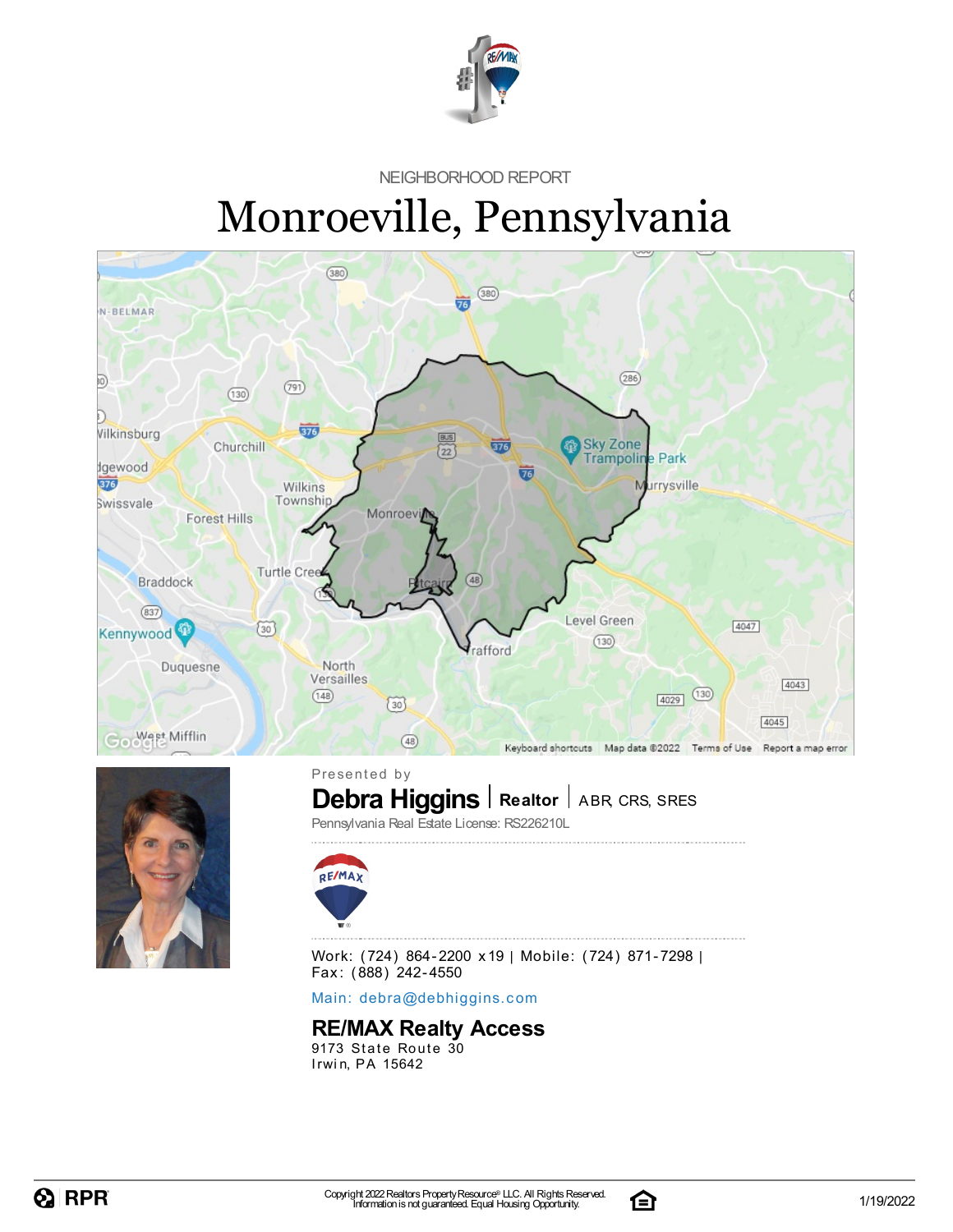

## Neighborhood: Housing Stats and Charts

|                                                         | <b>Monroeville</b> | <b>Allegheny County</b> | <b>Pennsylvania</b> | <b>USA</b> |
|---------------------------------------------------------|--------------------|-------------------------|---------------------|------------|
| <b>Median Estimated Home Value</b>                      | \$204K             | \$232K                  | \$269K              | \$303K     |
| <b>Estimated Home Value 12-Month Change</b>             | $+15.4\%$          | +7.7%                   | $+8.6\%$            | +19.6%     |
| <b>Median List Price</b>                                | \$205K             | \$225K                  | \$239K              | \$130K     |
| <b>List Price 1-Month Change</b>                        | $-2.4\%$           |                         | $-0.4\%$            | $-8.5%$    |
| List Price 12-Month Change                              | +10.8%             | $-2.1\%$                | $+6.2%$             | $+0.8%$    |
| <b>Median Home Age</b>                                  | 58                 | 71                      | 53                  | 42         |
| Own                                                     | 68%                | 64%                     | 69%                 | 64%        |
| Rent                                                    | 32%                | 36%                     | 31%                 | 36%        |
| \$ Value of All Buildings for which Permits Were Issued |                    | \$469M                  | \$5.08B             | \$307B     |
| % Change in Permits for All Buildings                   |                    | $+20%$                  | $+7%$               | $+13%$     |
| % Change in \$ Value for All Buildings                  |                    | $+11%$                  | $+9%$               | $+10%$     |

#### Median Sales Price vs. Sales Volume

Thischart comparesthe price trend and salesvolume for homesin an area. Home pricestypically followsales volume, with a time lag, since sales activity is the driver behind price movements.

Data Source: Public recordsand listings data

Update Frequency: Monthly

Median Sales Price Public Records Median Sales Price Listings Sales Volume

Public Records Sales Volume

Listings



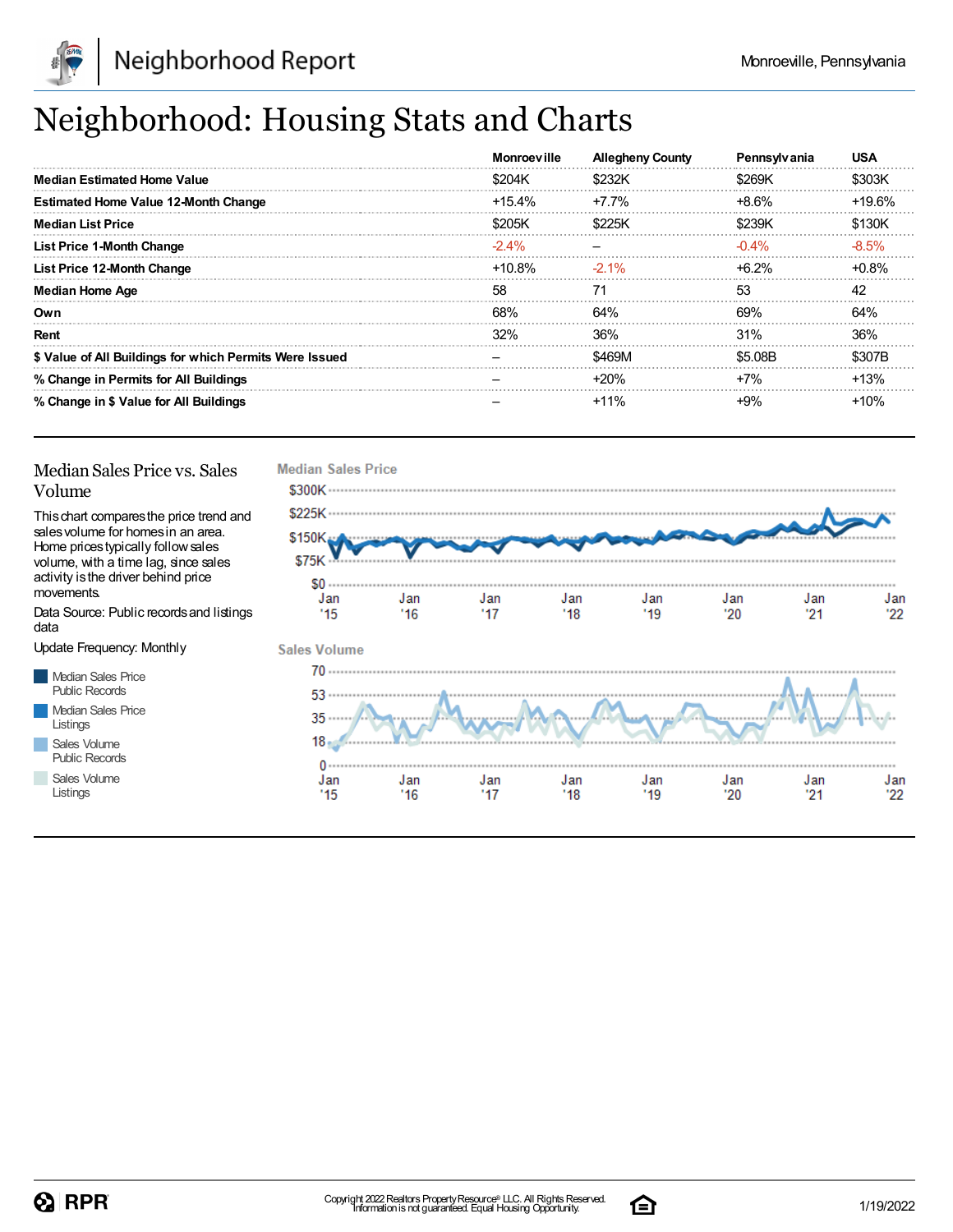

#### Median Listing Price vs. Listing Volume

Thischart comparesthe listing price and listing volume for homesin an area. Listing prices often follow listing volume, with a time lag, because supply can drive price movements.

Data Source: On- and off-market listings sources

Update Frequency: Monthly

**Median List Price** Listing Volume



#### Price Range of Homes Sold

Thischart showsthe distribution of homes reported sold in the past six monthswithin different price rangesin the area of your search. The amount shown for the subject property issold data where available, or the property's estimated value when salesdata are unavailable (such asa non-disclosure state) or provided in range format.

Data Source: Public records data Update Frequency: Monthly

Sales Count By Price Range

#### Price per Square Foot of Homes Sold

Thischart showsthe distribution of homes reported sold in the past six monthsat different pricesper square foot (living area sourced from public records).

Data Source: Public records data

Update Frequency: Monthly

Sales Count By Price Per Sq Ft





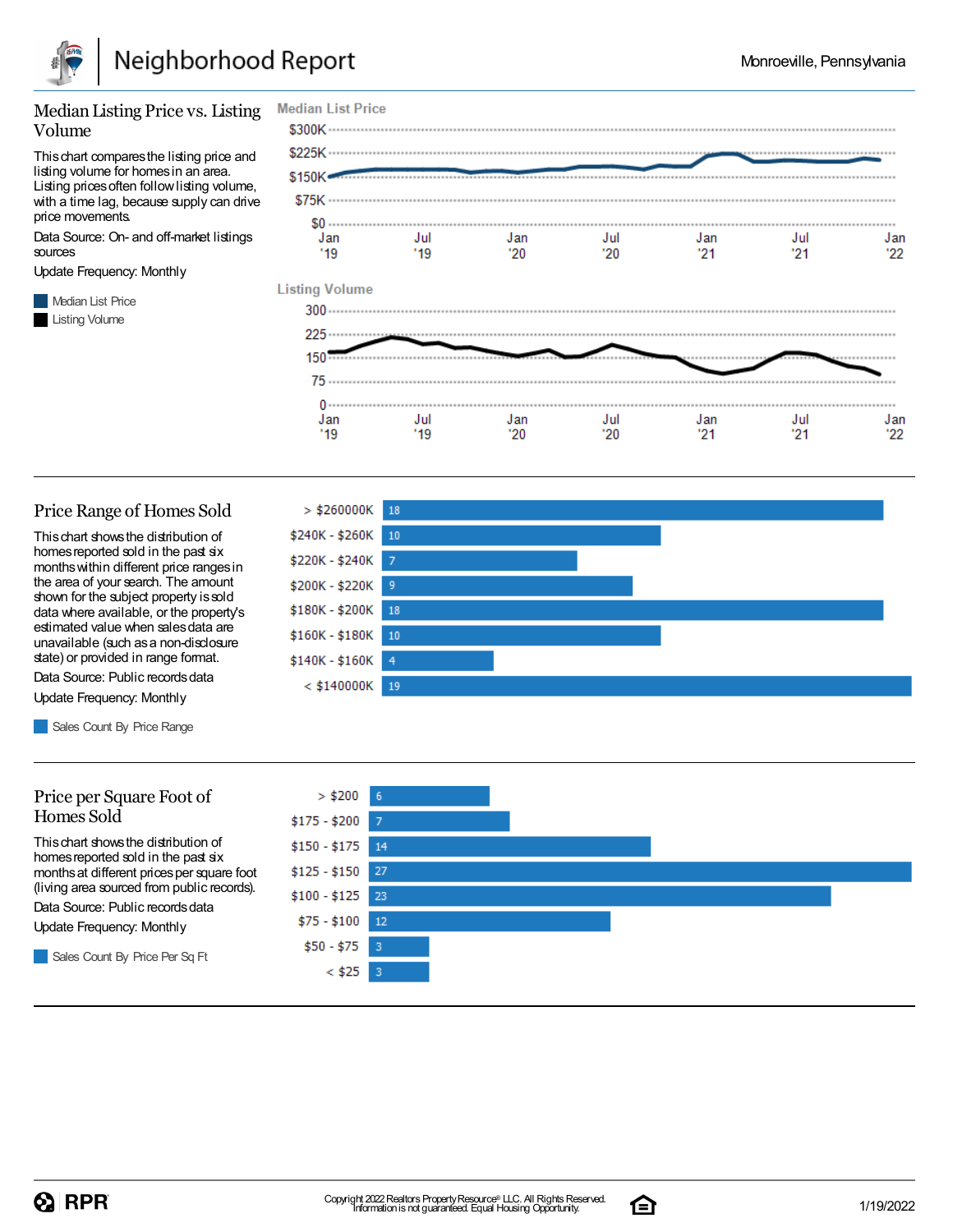

### Neighborhood Report

 $75 - 90$  $60 - 75$ 

 $45 - 60$ 

 $30 - 45$ 

 $15 - 30$ 

46

 $21$ 

 $12$ 

 $\overline{5}$ 



Thischart showsthe distribution of homes reported sold in the past six monthsof different age rangesin the area of your search.

Data Source: Public records data

Update Frequency: Monthly

Sales Count by Age of House

#### Number of Bedroomsin Homes Sold

Thischart showsthe distribution of homes reported sold in the past six months, according to the number of bedrooms, in the area of your search.

Data Source: Public records data

Update Frequency: Monthly

**Sales Count by Bedroom** 



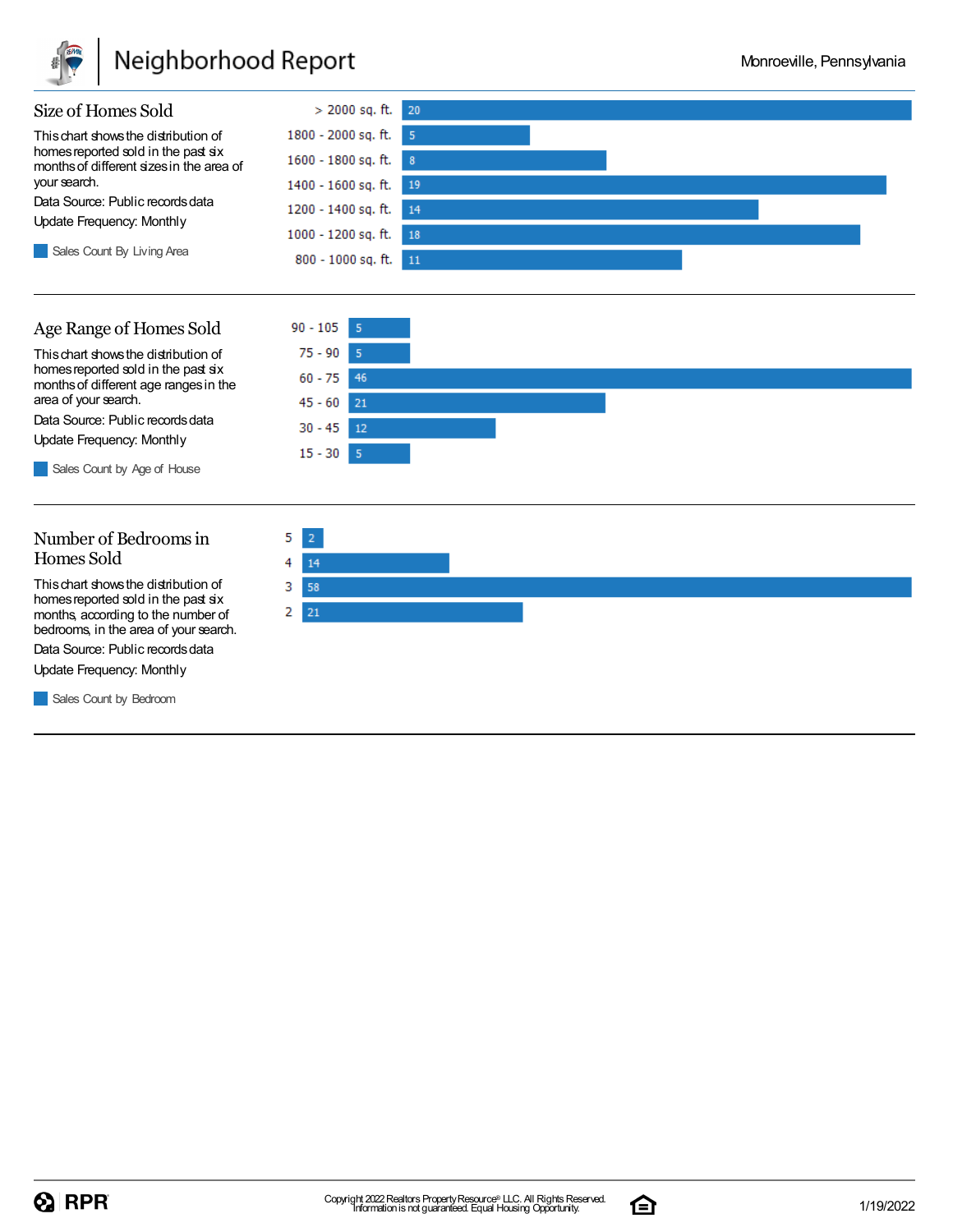

## Neighborhood: People Stats and Charts

|                               |         | .ount∨  | vivania | USA      |
|-------------------------------|---------|---------|---------|----------|
|                               | 27 7K   | 22M     | 12.8M   | 325M     |
| tion Density per Sq Mi        |         | 67K     | 286     |          |
| <b>tion Change since 2010</b> | $-1.5%$ | $+0.3%$ | $+34%$  | $-7.7\%$ |
| <b>Median Age</b>             |         |         |         | 38       |
| Male / Female Ratio           |         |         |         | 49%      |

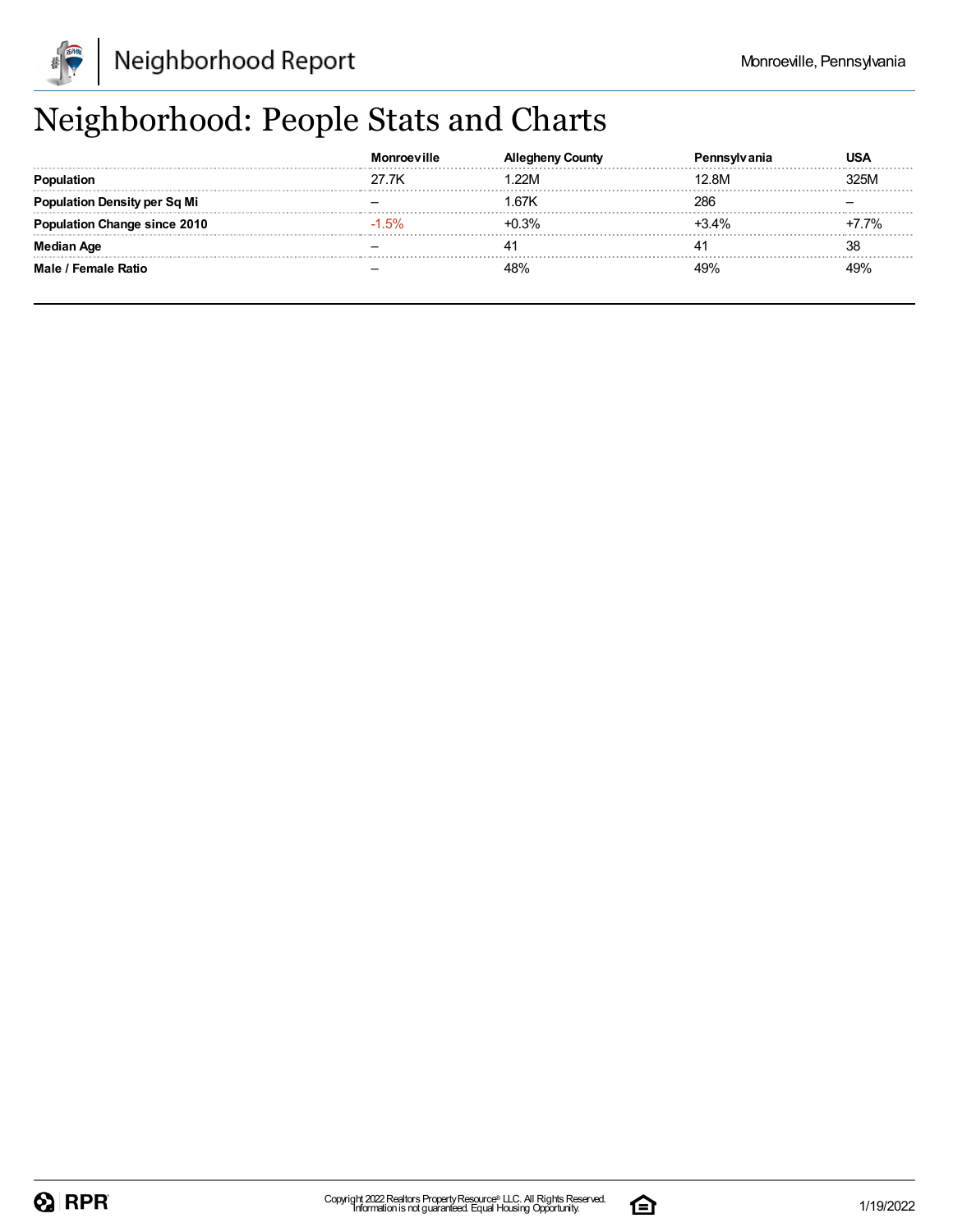





Data Source: U.S. Census Update Frequency: Annually

**Monroeville** 

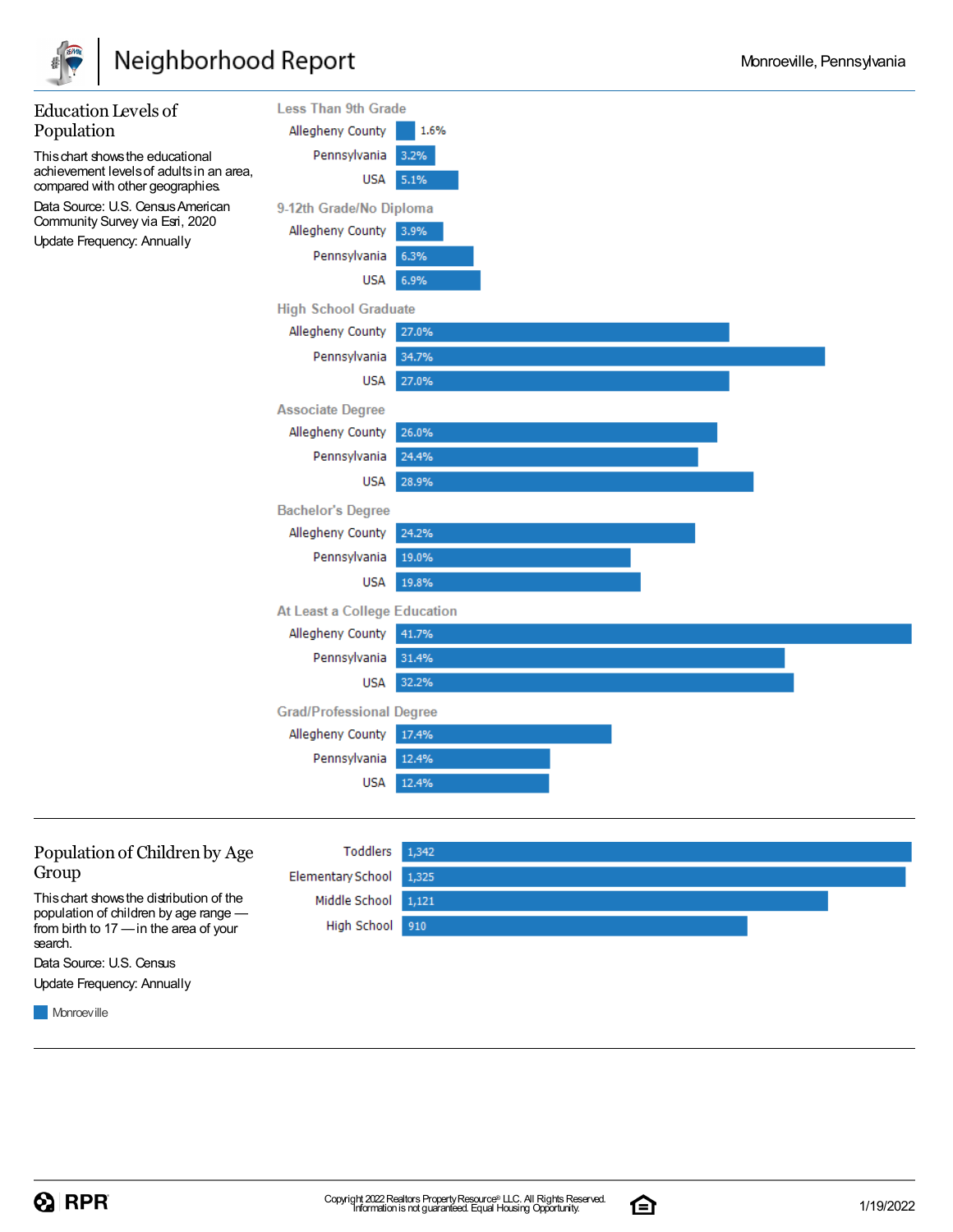

## Neighborhood Report



#### Presidential Voting Pattern

**Votes Democrat** 56.7% Votes Republican 42.1%

This chart shows how residents of a county voted in the 2020 presidential election.

Data Source: USElectionAtlas.org Update Frequency: Quadrennially

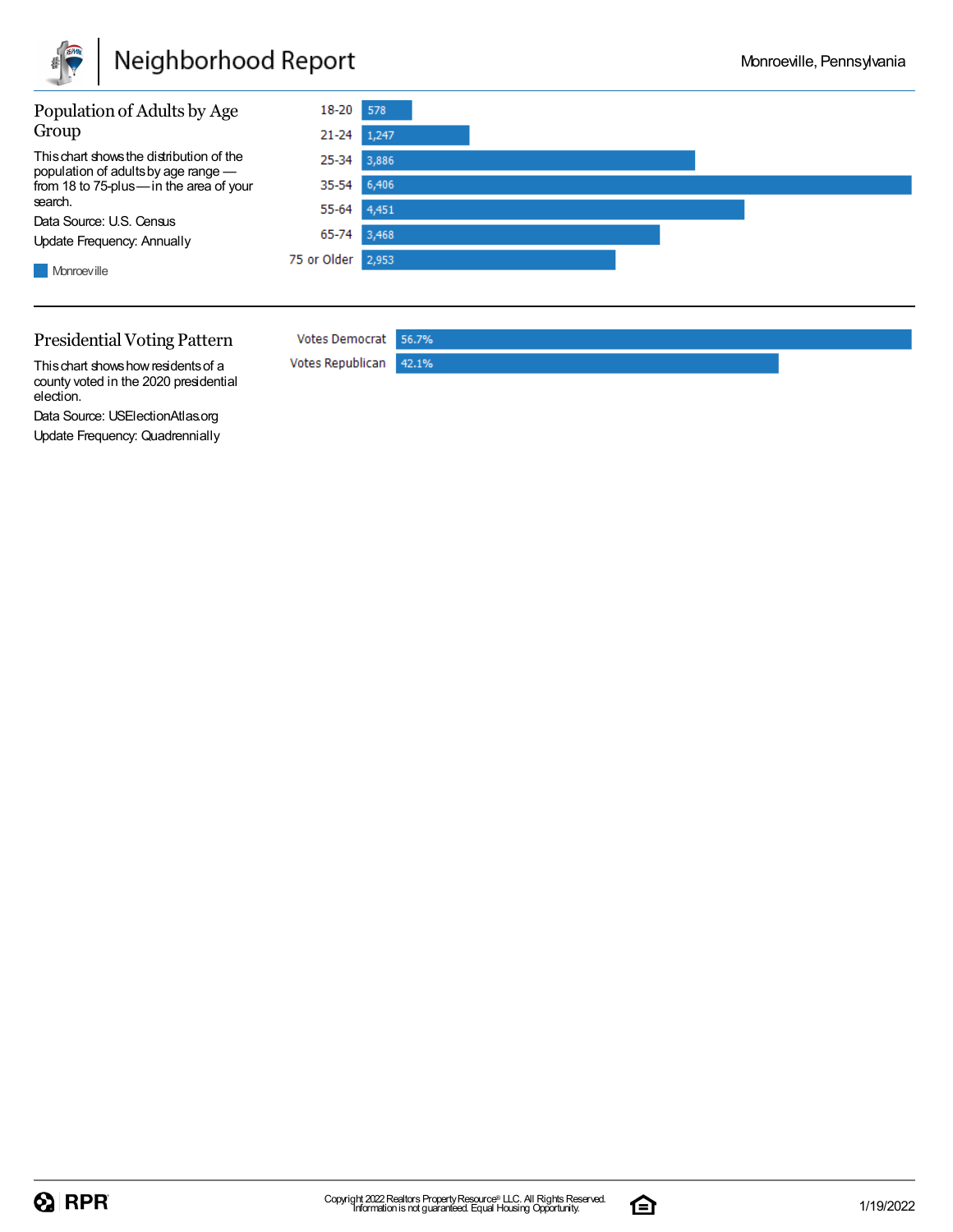

## Neighborhood: Economic Stats and Charts

|                           |          | ountv    | anıa     | JSA      |
|---------------------------|----------|----------|----------|----------|
| <b>Income Per Capita</b>  | \$36.114 | \$38,709 | \$34.352 | \$34,103 |
| Median Household Income   | \$68.743 | \$61,043 | \$61.744 | 62 843   |
|                           | 3.8%     |          | 4.3%     |          |
| : Number                  | $51^{-}$ | 24.9K    | 267k     |          |
| Number                    |          | 591K     | 5.95M    |          |
| <b>Labor Force Number</b> |          | 616K     | R つつN    |          |

#### Median Sales Price vs. Unemployment

Thischart showsthe relationship between employment and home prices in a metro area. Employment isa good measure of the strength of the local economy. Generally speaking, the better the job market, the more likely home prices are rising.

Data Source: Moody'sAnalytics: economy.com

Update Frequency: Monthly

**Median Sales Price** Unemployment



#### Unemployment Rate

Thischart showsthe unemployment trend in the area of your search. The unemployment rate is an important driver behind the housing market.

Data Source: Bureau of Labor Statistics Update Frequency: Monthly





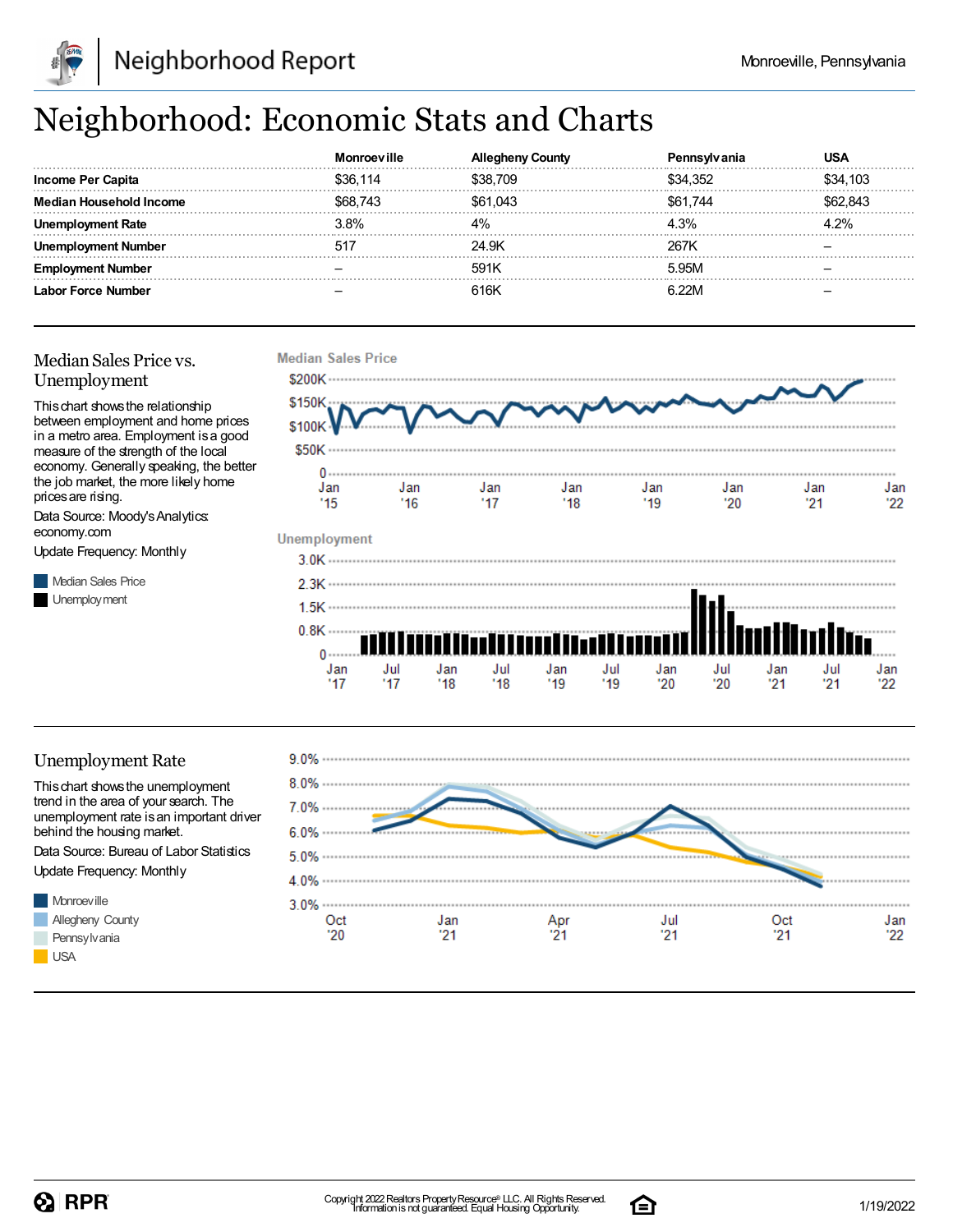

## Neighborhood Report



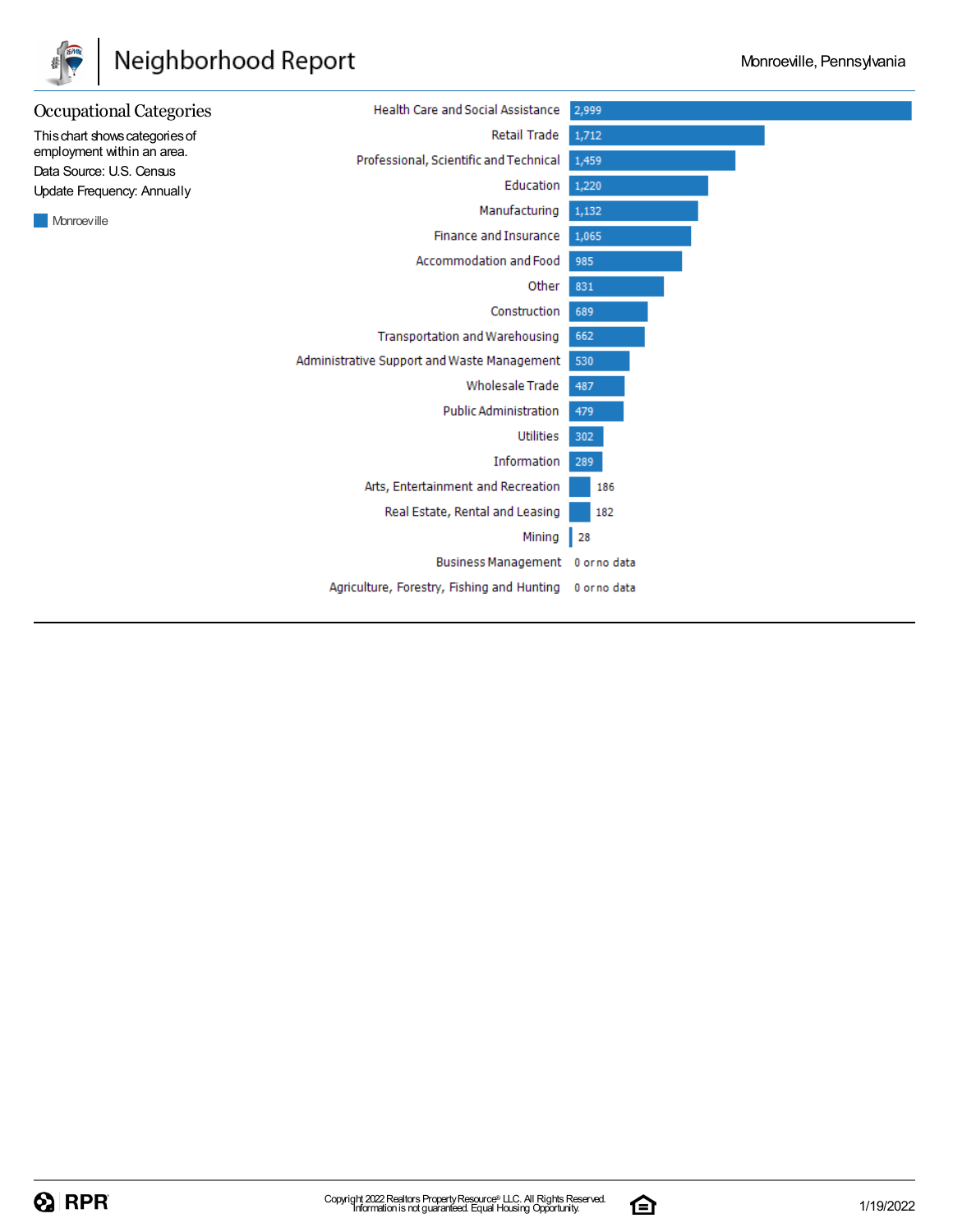

## Neighborhood: Quality of Life Stats and Charts

Quality of Life in 15146

|                                                         | <b>Monroeville</b> | <b>Allegheny County</b> |       |  |
|---------------------------------------------------------|--------------------|-------------------------|-------|--|
| Elevation (in feet)                                     | 1.808              | 1.786                   |       |  |
| Annual Rainfall (in inches)                             | 35.01              | 35.06                   | 41.91 |  |
| Annual Snowfall (in inches)                             | 30.05              | 30.24                   | 45.69 |  |
| Days of Full Sun (per year)                             | 67                 | 65                      |       |  |
| Travel Time to Work (in minutes)                        | 29                 | 27                      |       |  |
| <b>Water Quality - Health Violations</b>                |                    |                         |       |  |
| <b>Water Quality - Monitoring and Report Violations</b> |                    | 1.97                    |       |  |
| <b>Superfund Sites</b>                                  |                    |                         | 136   |  |
| <b>Brownfield Sites</b>                                 |                    | Yes                     | Yes   |  |



**Monroeville** 

| How People Get to Work                                                                                            | Drive/Carpool/Motorcycle | 11,901                   |
|-------------------------------------------------------------------------------------------------------------------|--------------------------|--------------------------|
| This chart shows the types of<br>transportation that residents of the area<br>you searched use for their commute. | Work at Home             | 961                      |
|                                                                                                                   | <b>Public Transit</b>    | 781                      |
| Data Source: U.S. Census                                                                                          |                          | Walk 128                 |
| Update Frequency: Annually                                                                                        | Bicycle                  | $\overline{\phantom{0}}$ |
|                                                                                                                   |                          |                          |
| <b>Average Monthly</b>                                                                                            | Avg. January Min. Temp   | 20                       |
| Temperature                                                                                                       | Avg. January Max. Temp   | -36                      |
| This chart shows average temperatures in                                                                          | Avg. July Min. Temp      | 65                       |
| the area you searched.<br>Data Source: NOAA                                                                       | Avg. July Max. Temp      | 85                       |

Update Frequency: Annually

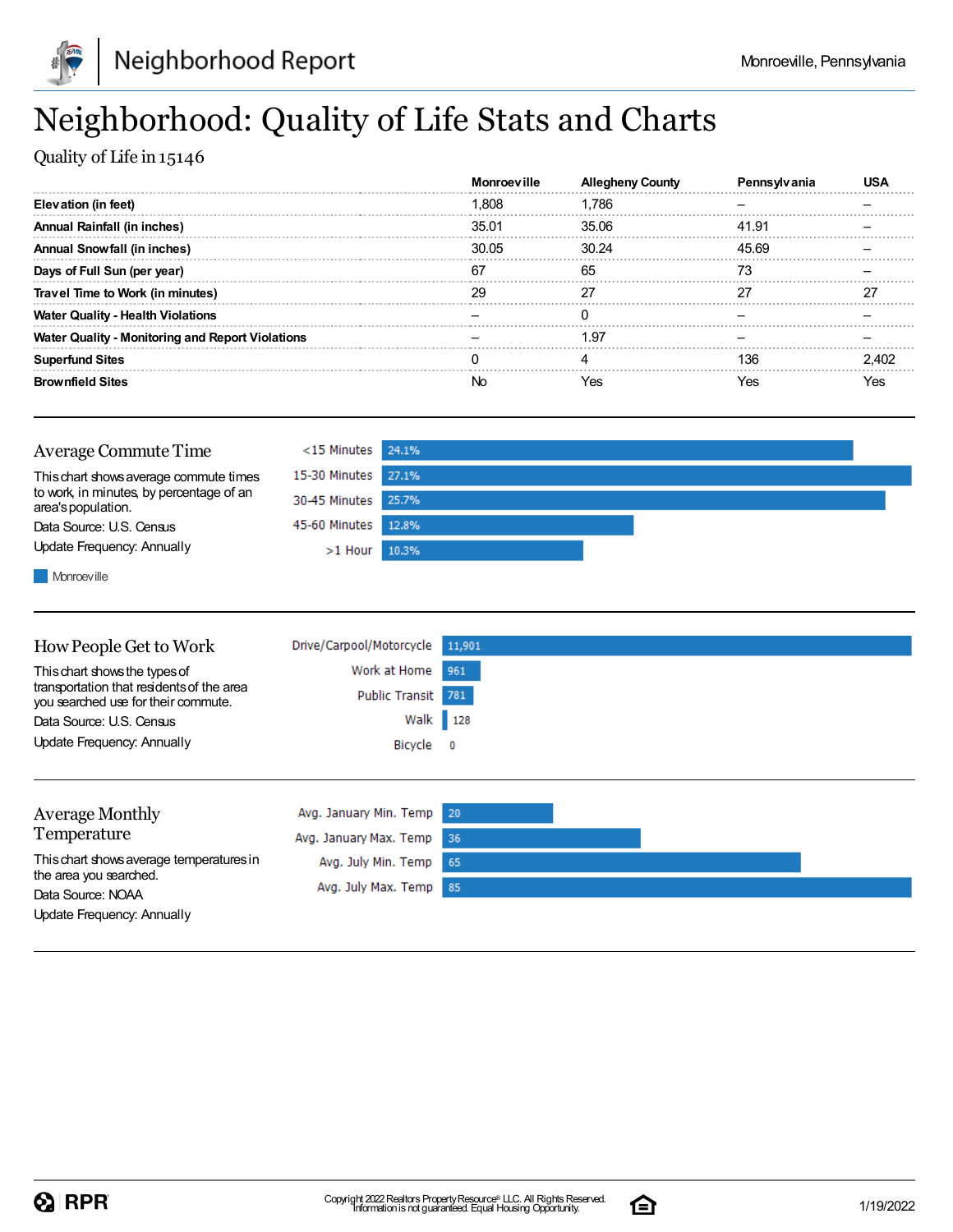